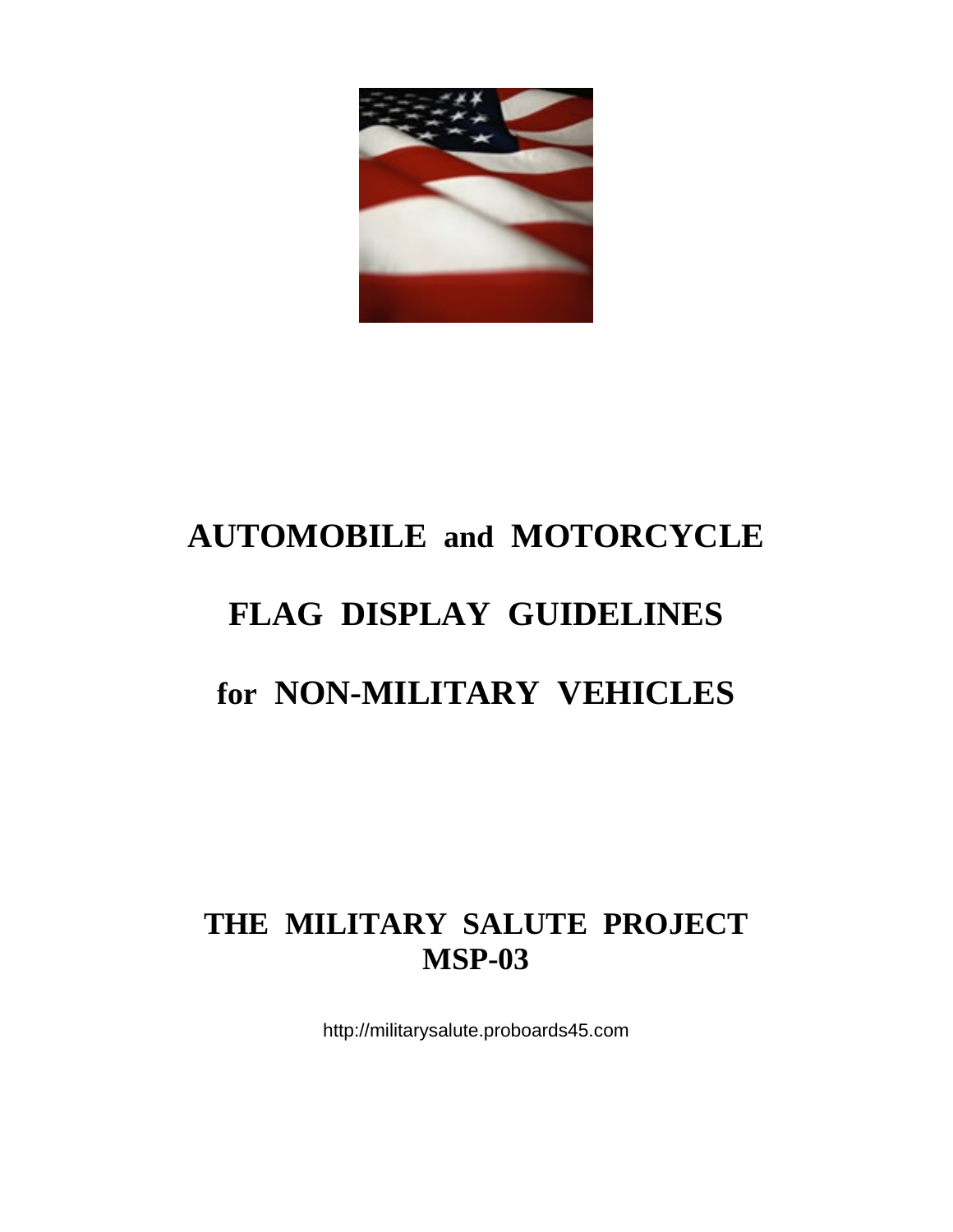**Automobile and Motorcycle Flag Display Guidelines for Non-Military Vehicles**

**Military Salute Project MSP-03**



# **Authorities and Citations**

The *Military Salute Project* provides protocol research and guidance to Federal and state government departments, Military commands, Veterans organizations, patriotic groups and individuals. Much of the assistance we provide is requested from Military and civilian color guard and honor guard units, parade organizers and participants, and coordinators of patriotic events. Many of the questions we receive concern the proper display, positioning and precedence of flags. We began collecting and posting the information on our website in 2004. In 2007, we began preparing manuals that can be viewed online and/or downloaded.

Original versions of the United States Flag Code provided detailed information about U.S. Flag protocol, including penalties when provisions of the statute were violated. Many states used the U.S. Flag Code to write their own laws concerning the use of state flags. In the 1960s and 1970s, the United States Supreme Court upheld several state and federal court decisions striking down some of the provisions based on the First Amendment and Freedom of Speech. As a result, the U.S. Flag Code in its current form is more or less a set of "advisory guidelines" with few provisions for the violation thereof. Consequently, the Flag Code leaves more questions unanswered than it answers.

The *Military Salute Project* uses the following order of precedence when we provide guidance …

- ¾ Our first authority is the United States Flag Code as currently presented in the U.S. Code of Federal Regulations, as amended or clarified by related Public Laws and/or Executive Orders.
- $\triangleright$  If a question is not specifically answered there, we proceed to pertinent directives issued by the U.S. Department of Defense, the U.S. Department of State, the U.S. Department of Veterans Affairs, and/or the U.S. Department of Homeland Security. We contact the Protocol Office of one or more of the departments for clarification when necessary.
- $\triangleright$  If the question is still unanswered, we proceed to the current orders, manuals and directives issued by the branches of the Armed Forces of the United States (including the U.S. Coast Guard). Because one Branch may have different procedures for similar situations than another Branch, we determine the most appropriate guideline to cite based upon the affiliation of the group or individual who submitted the question.
- $\triangleright$  Depending upon the source of the question, we sometimes modify our answers to conform to national policies of groups chartered by the United States Congress and/or national groups officially recognized by one or more branches of the Military.

In summary, the answers we provide are merely guidelines as far as civilians are concerned. While our answers are based on existing laws and directives, and in many cases 230+ years of American Military tradition, there are very few enforcement provisions for groups or individuals outside of the United States Military.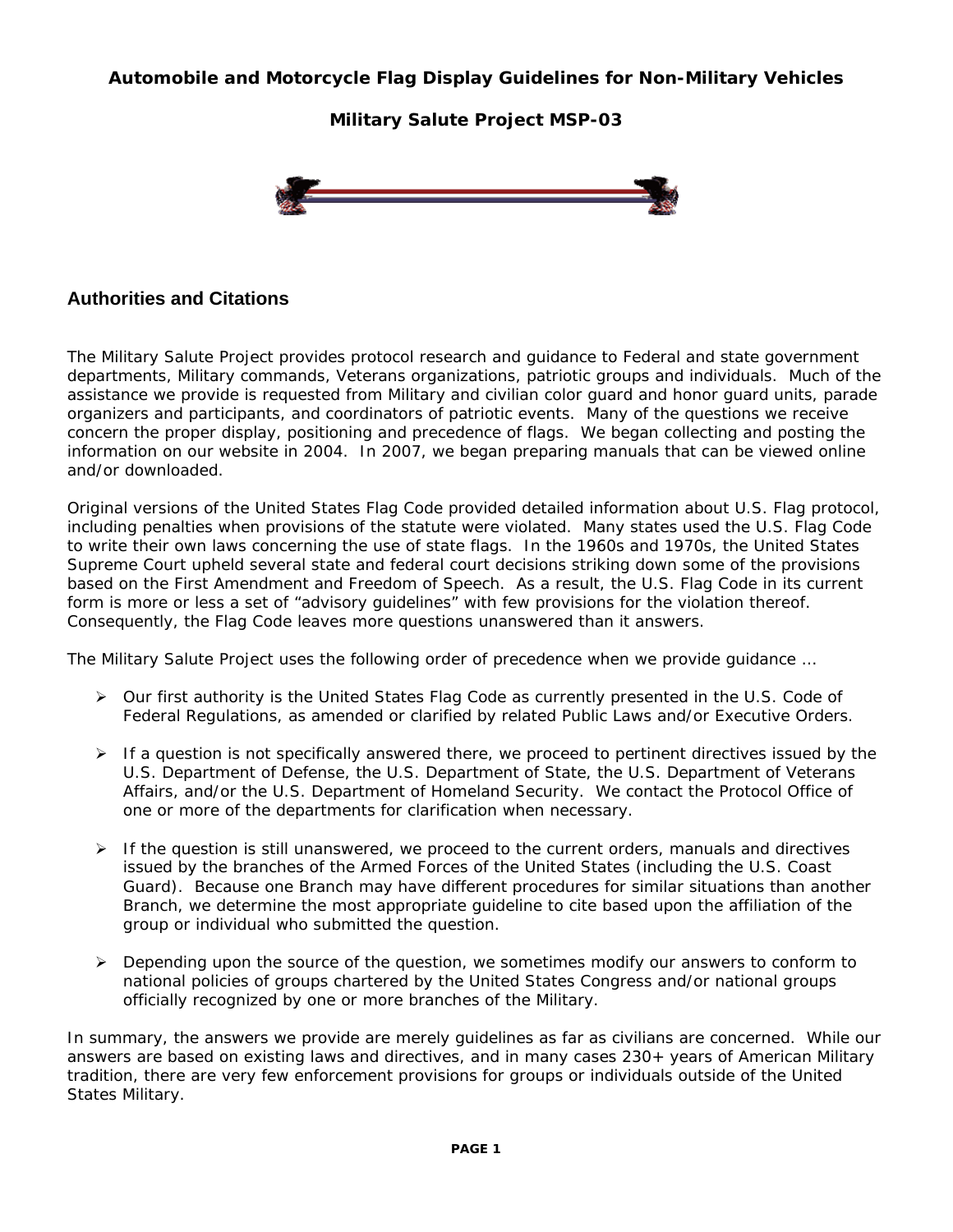# **Automobile and Motorcycle Flag Display Guidelines for Non-Military Vehicles**

No other flag should be flown higher than the Flag of the United States of America. No other flag should be noticeably larger than the Flag of the United States of America. The U.S. Flag is mounted *on its own right as the vehicle is moving forward*, **EXCEPT** when it is mounted as follows …

- $\triangleright$  A single U.S. Flag mounted on the roof of an automobile or a truck, or on the rear fender or "bumper" of a motorcycle, **CAN** be mounted in the center of the vehicle **OR** it can be mounted on the right side (passenger side) of the vehicle.
- $\triangleright$  The U.S. Flag can be displayed in the center of a row of an odd number of flags (i.e. three flags, five flags, seven flags, etc.) mounted across the roof of an automobile or truck or in a fendermount or bumper-mount on the rear of a motorcycle. In this case, the U.S. Flag should be higher than all other flags. "Higher" means that the uppermost red stripe of the flag should be above the top of all other flags. This can generally be accomplished by using a U.S. Flag one size larger than all of the other flags or by extending the length of the pole holding a U.S. Flag that is the same size as all of the other flags.
- ¾ The U.S. Flag displayed in the center of a row of *multiple* U.S. Flags mounted in a line across the roof of an automobile or truck, or in a fender-mount or bumper-mount on the rear of a motorcycle, **CAN** be higher than all of the other U.S. Flags (in the case of an odd number of *multiple* U.S. Flags, i.e. three flags, five flags, seven flags, etc.) … **OR** … all of the U.S. Flags can be the same height and size.
- ¾ If a row of *multiple* U.S. Flags has an even number of flags (i.e. two flags, four flags, six flags, etc.), **ALL** of the flags in the row should be the same height and size.
- $\triangleright$  If U.S. Flags are flown from poles extending out of the "post holes" in the rear of, and on both sides of, the bed of a pickup truck, both U.S. Flags should be the same size and height.

The following pictures illustrate a variety of situations. Each example conforms to protocol guidelines …



One window-mounted U.S. Flag positioned on its own right (the passenger side of the vehicle) as the vehicle moves forward

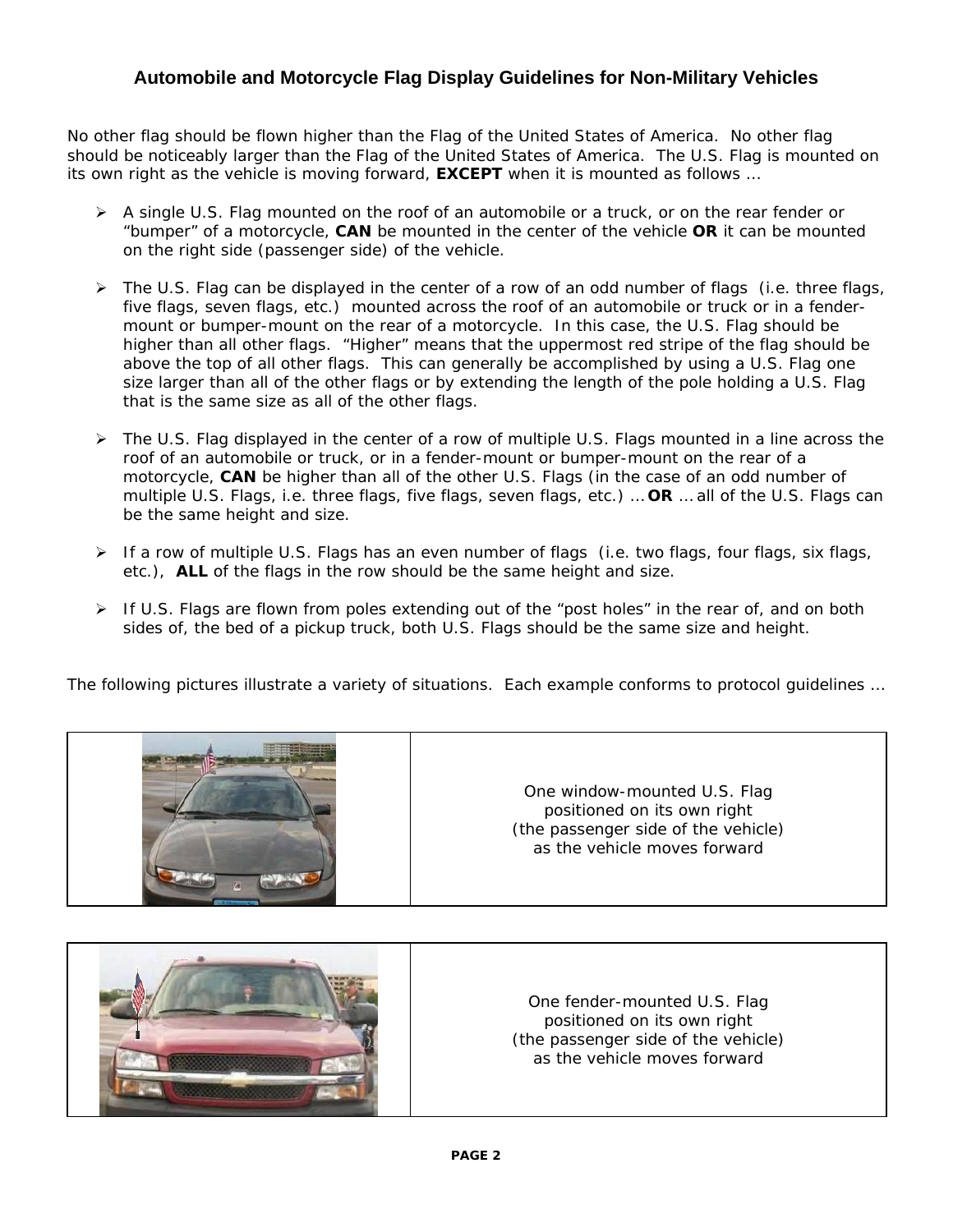

#### One roof-mounted U.S. Flag positioned in the center of the vehicle



One U.S. Flag positioned in the center of the rear of the motorcycle; flag is positioned straight-up





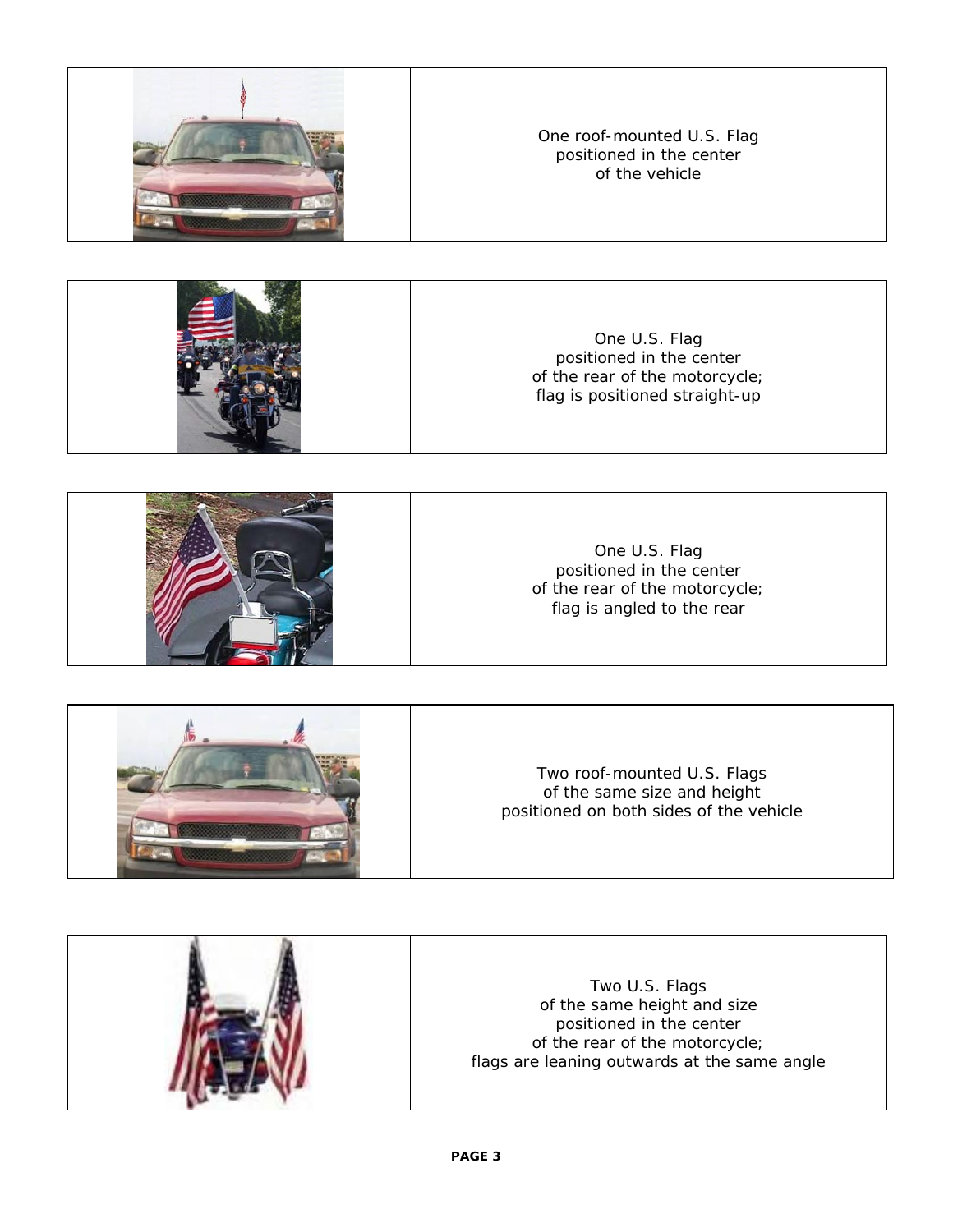



U.S. Flag positioned on its own right as the vehicle moves forward; size of the U.S. Flag is equal to, or greater than, the other flag



|  | U.S. Flag positioned on its own right<br>as the motorcycle moves forward;<br>size of the U.S. Flag is<br>equal to, or greater than, the other flag;<br>both flags are positioned straight-up |
|--|----------------------------------------------------------------------------------------------------------------------------------------------------------------------------------------------|
|--|----------------------------------------------------------------------------------------------------------------------------------------------------------------------------------------------|

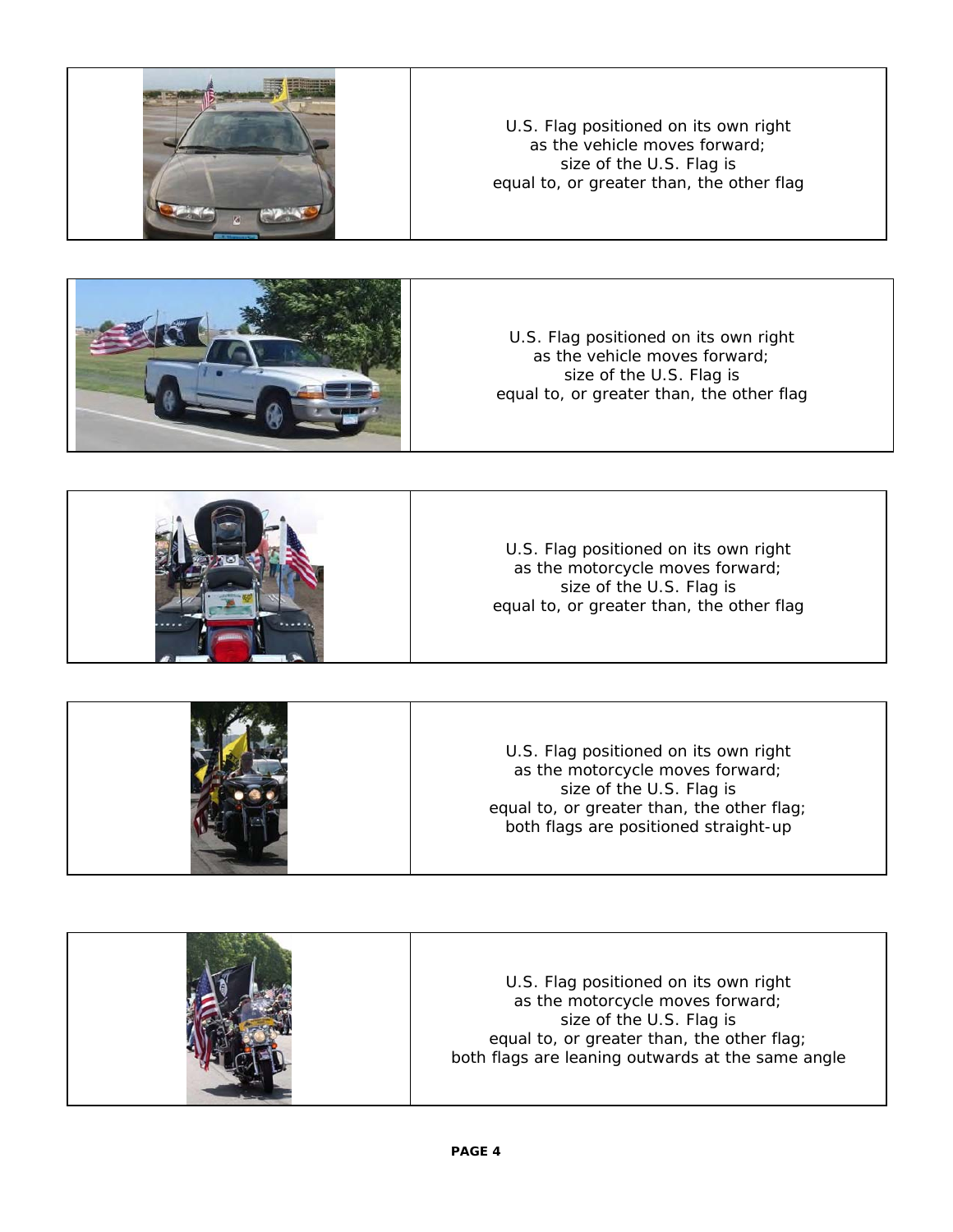

If multiple flags are displayed on the roof of an automobile or a truck, the U.S. Flag can be positioned by itself and centered **AHEAD** (towards the front bumper) of a "second row" that includes all of the remaining flags. The U.S. Flag should be the same size or larger than all of the other flags.

- ¾ … **OR** … the U.S. Flag can be positioned in the center of the row using a U.S. Flag that is larger than all of the other flags (or raising the U.S. Flag higher by extending the pole);
- ¾ … **OR** … the U.S. Flag can be positioned on its own right as the vehicle is moving forward using a U.S. Flag that is the same size or larger than all of the other flags.

Flags flown on the same pole as the U.S. Flag (i.e. the POW/MIA flag or the Armed Forces Memorial Tribute flag) should always be positioned beneath the U.S. Flag and, preferably, should be one size smaller. When the POW/MIA flag or the Armed Forces Memorial Tribute flag are flown by themselves on separate poles, they should be positioned according to the ORGANIZATIONAL AND INSTITUTIONAL FLAGS precedence listed on Page 7.

Flags flown on civilian motor vehicles should **NOT** be half-staffed. The flag can be furled and secured with a black mourning ribbon streamer … **OR** … a black mourning ribbon streamer can be attached to the top of the pole as illustrated below. This is usually done for the day of the funeral only.

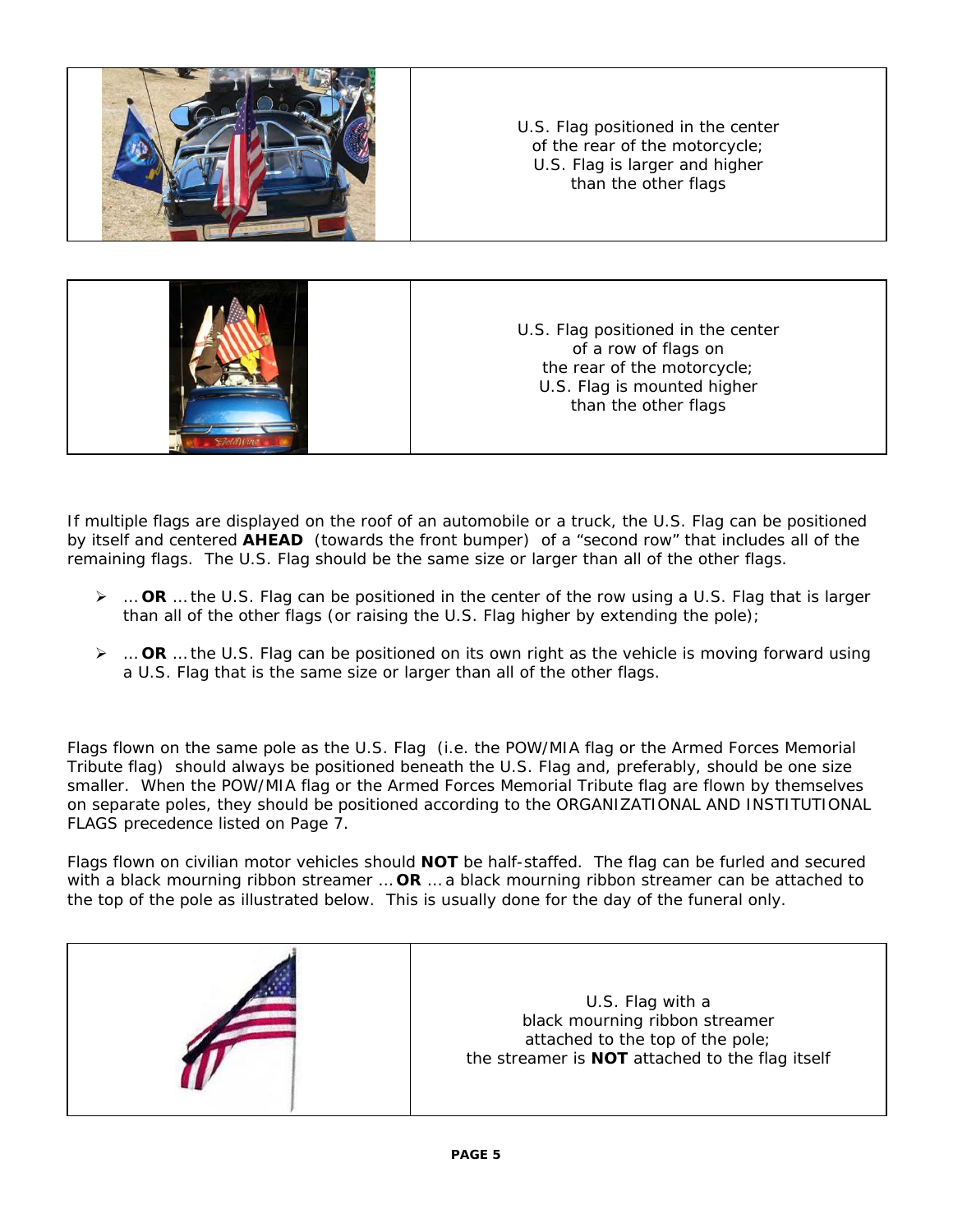### **Order of Precedence for Flags**

*Please refer to the illustrations beginning on Page 8 for additional information.* 

#### 1 - NATIONAL FLAGS

When flown with the flags of any other nation (i.e. Canada, Mexico, etc.), the U.S. Flag is positioned on its own right as the vehicle moves forward. Flags of other nations should be positioned to the immediate left of the U.S. Flag in alphabetical order, using the English language. **All** of the national flags, including the U.S. Flag, should be the same size and be positioned at the same height.

Members of patriotic groups, such as the Patriot Guard Riders, should reposition the national flags on their vehicles immediately after entering Canada or Mexico so that the host country's flag is on its own right as the vehicle moves forward. The remaining national flags, including the U.S. Flag, should be positioned to the immediate left of the host country's flag in alphabetical order, using the English language. Conversely, visitors from Canada or Mexico should position the U.S. Flag on its own right immediately after entering the United States. The remaining national flags, including the visitor's national flag, should be positioned to the immediate left of the U.S. flag in alphabetical order, using the English language.

#### 2 - STATE FLAGS

State flags are positioned in the order they entered the Union …

- 1 Delaware
- 2 Pennsylvania
- 3 New Jersey
- 4 Georgia
- 5 Connecticut
- 6 Massachusetts
- 7 Maryland
- 8 South Carolina
- 9 New Hampshire
- 10 Virginia
- 11 New York
- 12 North Carolina
- 13 Rhode Island
- 14 Vermont
- 15 Kentucky
- 16 Tennessee
- 17 Ohio
- 18 Louisiana
- 19 Indiana
- 20 Mississippi
- 21 Illinois
- 22 Alabama
- 23 Maine
- 24 Missouri
- 25 Arkansas
- 26 Michigan
- 27 Florida
- 28 Texas
- 29 Iowa
- 30 Wisconsin
- 31 California
- 32 Minnesota
- 33 Oregon
- 34 Kansas
- 35 West Virginia
- 36 Nevada
- 37 Nebraska
- 38 Colorado
- 39 North Dakota
- 40 South Dakota
- 41 Montana
- 42 Washington
- 43 Idaho
- 44 Wyoming
- 45 Utah
- 46 Oklahoma
- 47 New Mexico
- 48 Arizona
- 49 Alaska
- 50 Hawaii

Flags of American Territories should be positioned next in alphabetical order. County flags should be positioned next and in alphabetical order within a state. City flags should be positioned next, with the capitol city placed first and other cities within the state positioned alphabetically. Municipal flags (town, township, unincorporated) should be positioned next, in alphabetical order within each group.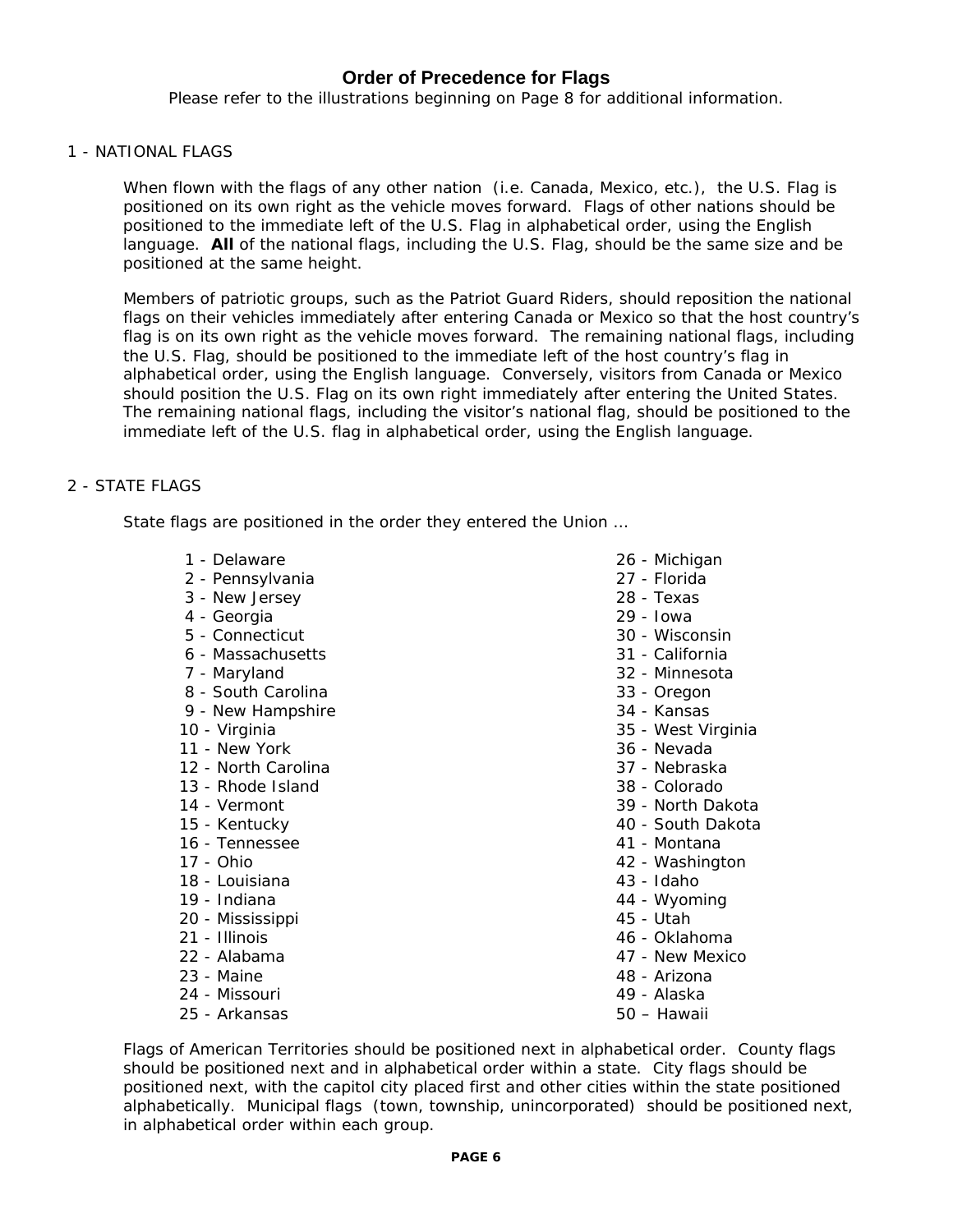#### 3 - SERVICE FLAGS

Service flags are positioned in the following order …

- U.S. Army
- U.S. Marine Corps
- U.S. Navy
- U.S. Air Force
- U.S. Coast Guard
- U.S. Merchant Marine
- U.S. Army National Guard
- U.S. Army Reserve
- U.S. Marine Corps Reserve
- U.S. Naval Reserve
- U.S. Air National Guard
- U.S. Air Force Reserve
- U.S. Coast Guard Reserve

#### 4 - REGIMENTAL COLORS

Regimental flags of the United States Military are displayed from highest ranking to lowest ranking and alphabetically or numerically within equal ranks.

#### 5 - ORGANIZATIONAL AND INSTITUTIONAL FLAGS

Flags representing Veterans Service Organizations (VSOs) chartered by the U.S. Congress are positioned in the following order …

American Ex-Prisoners of War American Legion AMVETS Blinded Veterans Association Catholic War Veterans Congressional Medal of Honor Society Disabled American Veterans Jewish War Veterans Legion of Valor Military Order of the Purple Heart Military Order of the World Wars National Association for Black Veterans Paralyzed Veterans of America The Retired Enlisted Association Veterans of Foreign Wars Veterans of the Vietnam War Vietnam Veterans of America

Flags representing other organizations chartered by the U.S. Congress, civic groups, and patriotic organizations are positioned in alphabetical order and alphabetically or numerically within equal groups. Examples included in this group … Armed Forces Memorial Tribute flag, Blue Star Mothers of America flag, Boy Scouts of America flag, Bugles Across America flag, Knights of Columbus flag, Patriot Guard Riders flag, POW/MIA flag, etc.

#### 6 - INDIVIDUAL, SYMBOLIC AND PERSONAL FLAGS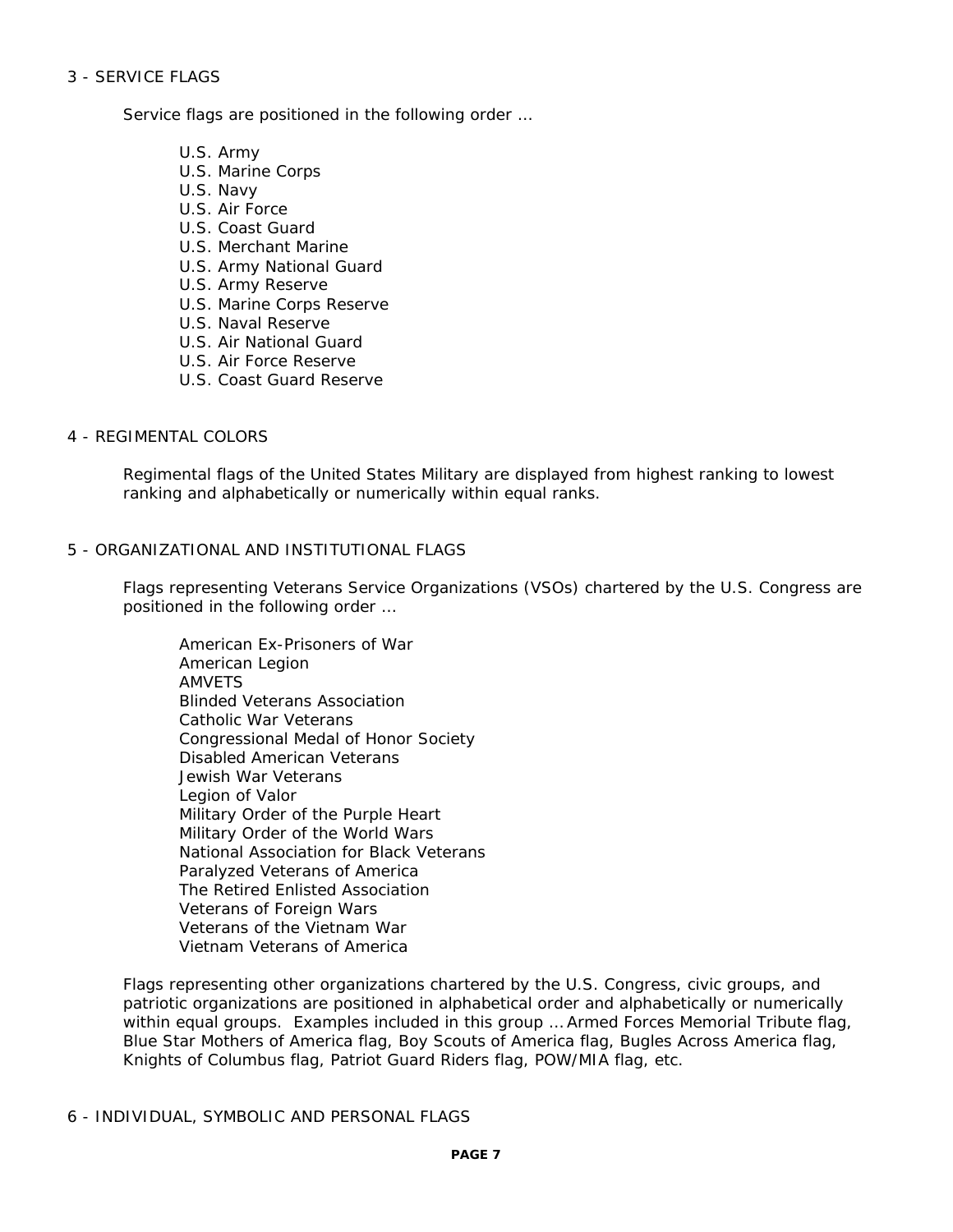# **Order of Precedence for Flags**

**Illustrated examples of the correct placement of flags that are displayed in a row**

**PLEASE NOTE … the following illustrations should be viewed as if you are standing BEHIND a vehicle (automobile, truck or motorcycle) and looking at the rear of the vehicle. Imagine the flags are mounted from your right to your left across the trunk of an automobile, the cab of a pickup truck, or in a holder fastened to the rear-wheel fender of a motorcycle.** 



U.S. Flag is positioned on its own right in a row of national flags; the flags of Canada and Mexico are positioned immediately to the left of the U.S. Flag in alphabetical order; all flags are equal in size and at the same height



U.S. Flag is positioned on its own right; the flag of Canada is next in precedence and is followed by the flag of the State of Minnesota; all flags are equal in size and at the same height



U.S. Flag is positioned on its own right; the flag of the State of Wisconsin is next because Wisconsin's date of admittance into the Union precedes that of the State of Minnesota; all flags are equal in size and at the same height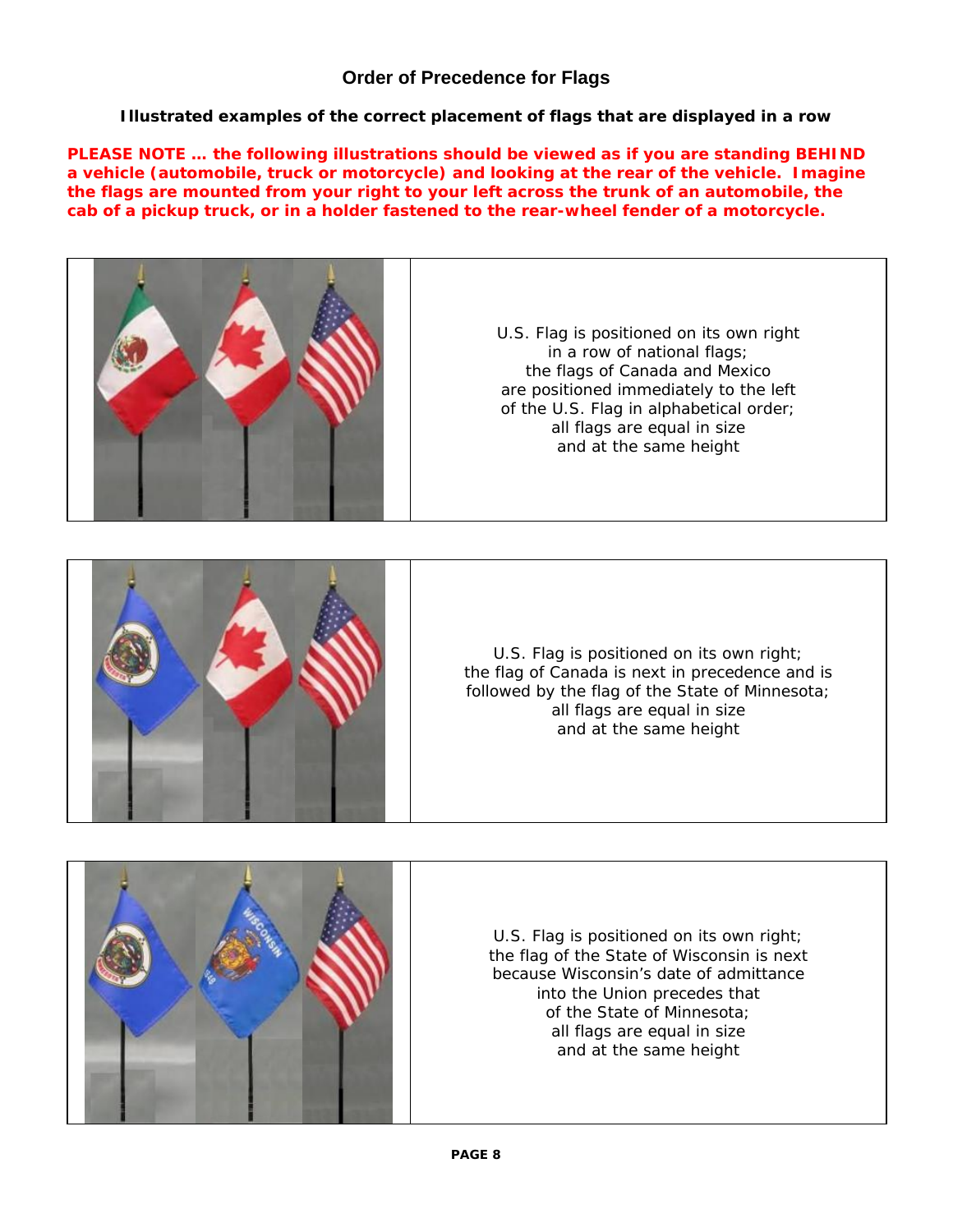

U.S. Flag is positioned on its own right; the flag of the State of South Dakota is next in precedence and is followed by the flag of the United States Army; all flags are equal in size and at the same height



U.S. Flag is positioned on its own right; the flag of the United States Navy is next in precedence and is followed by the POW/MIA flag; all flags are equal in size and at the same height